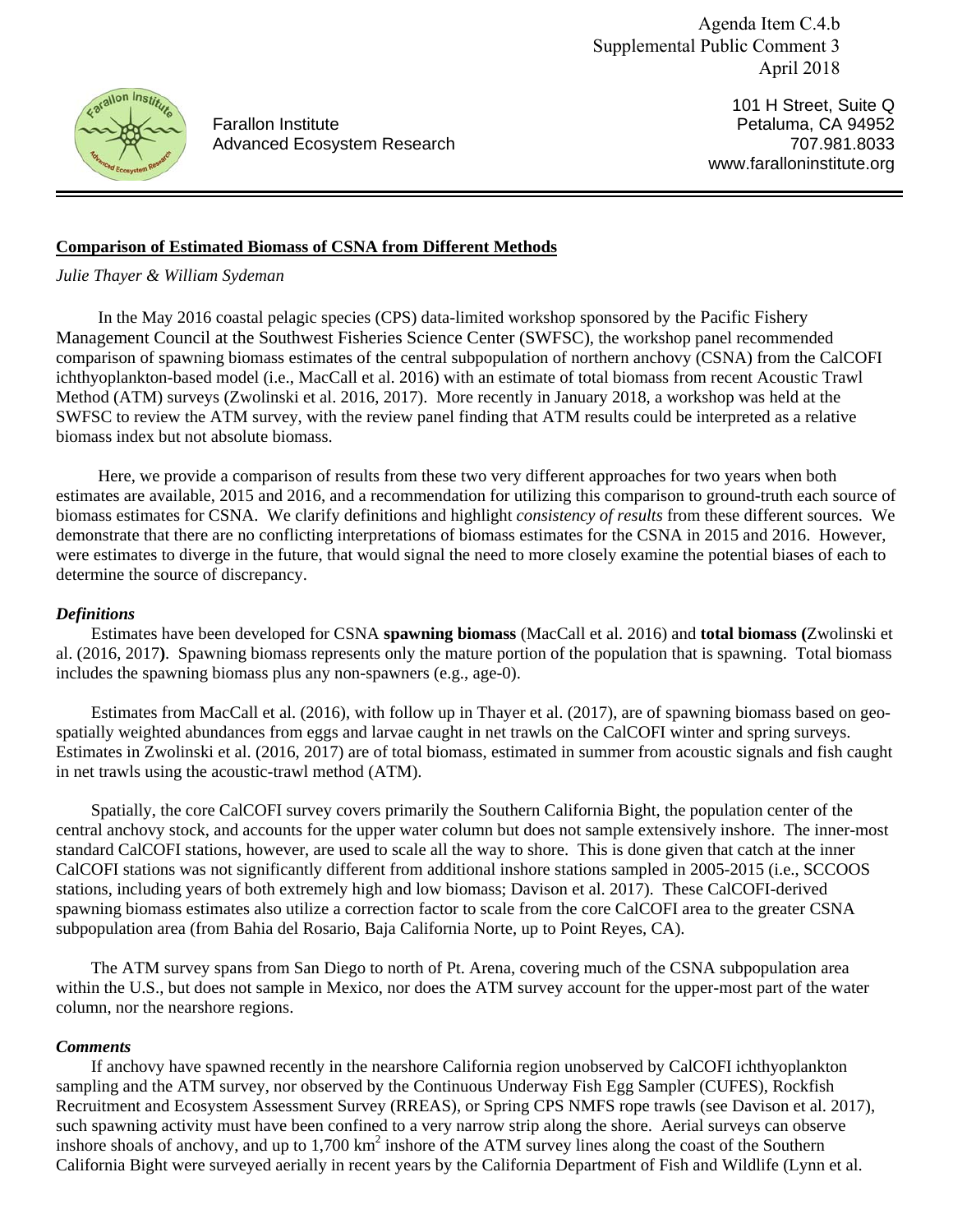#### *Comparison of Estimated CSNA Biomass* **2**

2017). In 2013–2016, visually-estimated anchovy biomass from aerial surveys ranged from 0 - 15,199 metric tons (mt), with a mean of 3,230 mt and median of 568 mt. The maximum was observed in 2013, while no anchovy were observed in 2015. In summer 2016 similar to the timing of the ATM survey, only 29 mt was aerially observed; 1,052-4,224 mt was aerially observed in spring 2016, similar to the timing of the CalCOFI survey. Thus, it is clear that even though a dense population of anchovy could occur nearshore, it does not amount to a large biomass due to the restricted spatial distribution.

Relative to the ATM surveys, non-breeding migration of other anchovy stocks into the survey area may inflate estimates of the local CSNA stock size (Parrish et al. 1985). This bias is not present for CalCOFI-based estimates, which stem from eggs/larvae.

Finally, in addition to methodological differences, inherent differences include the fact that the ATM survey includes older fish transitioning from age-0 to age 1+ between spring when the CalCOFI data were collected and summer when the ATM survey was conducted (so precluding any mortality, biomass is augmented by growth of individuals from spring to summer).

### *Comparison 2015*

CalCOFI-based spawning biomass in spring 2015 was estimated at 5,300 mt, but with low precision (CV=1.23; Thayer et al. 2017). Consequently, the mean spawning biomass over the previous 4-7 years was also reported, roughly 20,000 mt (2009-2015) or 25,000 mt (2012-2015) (Thayer et al. 2017).

The preliminary ATM-based total biomass estimate in summer 2015 was 31,427 mt (CV=0.25; Zwolinski et al. 2016). To compare this with the spawning stock biomass, one needs to estimate and remove the juvenile (age-0) proportion of the population. We assume that anchovy  $> 100$  mm standard length are age 1+ and part of the spawning population (Parrish et al. 1986). Anchovy  $> 100$  mm were caught in the 2015 ATM survey in spatial clusters 2, 5, 6, 7 and 15 (see Zwolinski et al. 2016, Fig. 3). Converting length distribution data (Zwolinski et al. 2016, Table 2) to mean weights, 26% of the biomass of the population was  $> 100$  mm and thus assumed age 1+, resulting in an estimate of 8,300 mt of spawning biomass from the ATM survey. This estimate has a minimum  $CV=0.25$  given survey results from the total biomass estimate (pers. comm. J. Zwolinski/SWFSC).

### *Comparison 2016*

In 2016, CalCOFI-based spawning biomass in spring was estimated at 153,200 mt (CV= 0.95; Thayer et al. 2017). ATM-based total biomass in summer of 2016 was 151,588 mt (CV=0.41; Zwolinski et al. 2017), of which roughly 144,900 mt was estimated to represent individuals > 100 mm standard length and thus likely comprising the spawning population.

### *Summary*

These comparisons demonstrate coherence between the CalCOFI-based and ATM-based abundance estimates, with both approaches pointing to an extremely low spawning abundance in 2015. In 2016, while the spawning abundance from both methods increased to roughly 150,000 mt, this is still very low relative to a long-term mean of 500,000 mt (MacCall et al. 2016). Given the uncertainty of the estimates from the different methods, *we are unable to tell them apart in each year*. Therefore, since there are no conflicting biomass data from these surveys utilizing very different methodology and thus containing different biases (see Summary Table, below), it is prudent to say that the actual biomass of CSNA is likely close to this amount.

In the quest to realize the best available data on CSNA biomass, a comparison of CalCOFI and ATM results can be used to **ground-truth** biomass estimates of each. If solely the ATM method were to be used moving forward to estimate CSNA biomass, there is risk that one of the biases of this method may over or underestimate the stock. However, if the CalCOFI-based estimate is used to corroborate the ATM estimate, this risk is lessened considerably. If divergence of future estimates from these two methods were to occur, this would signal the need to examine from which potential bias the discrepency originated, and thus better understand whether estimates in that particular instance may be biased high or low.